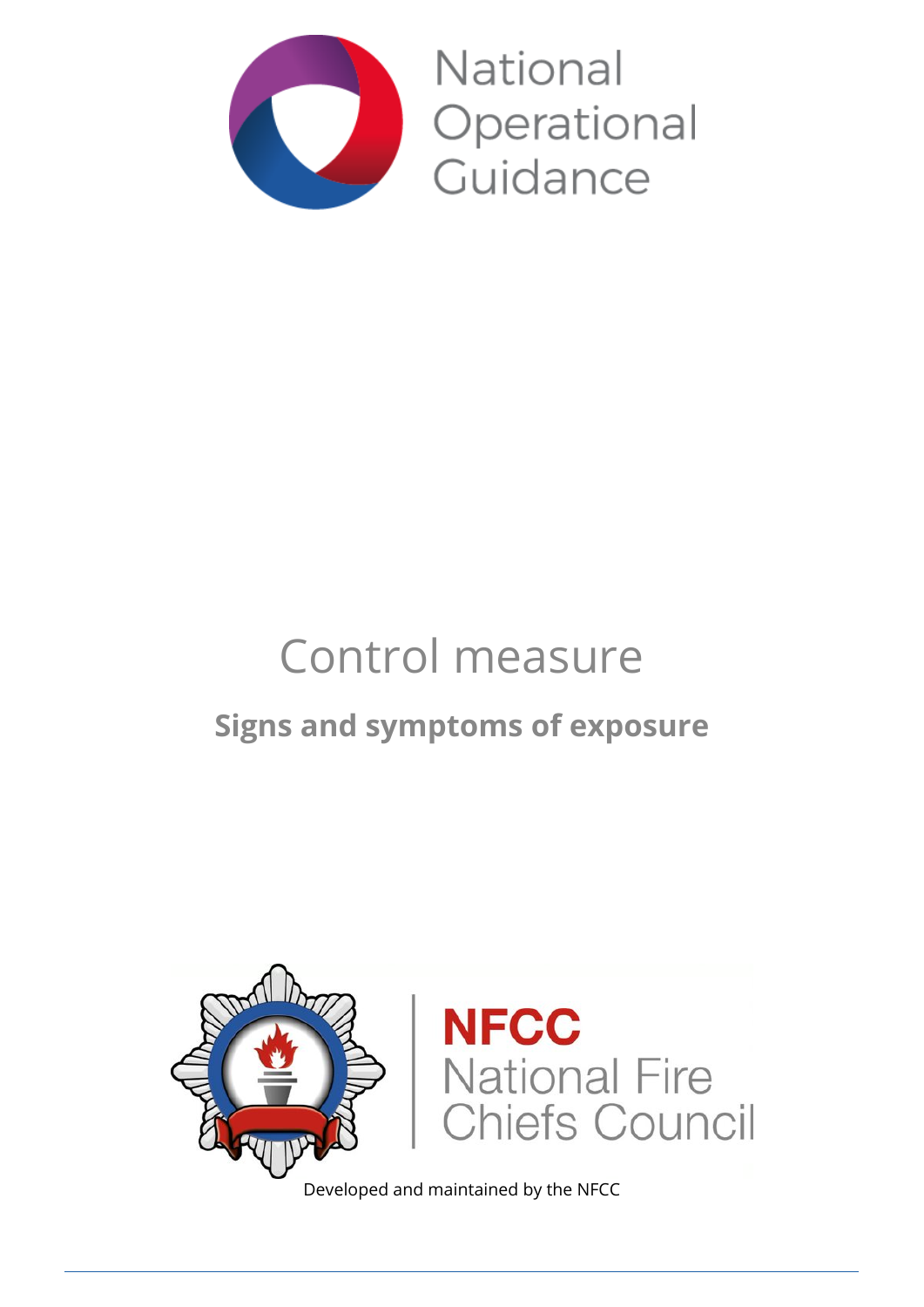



# Contents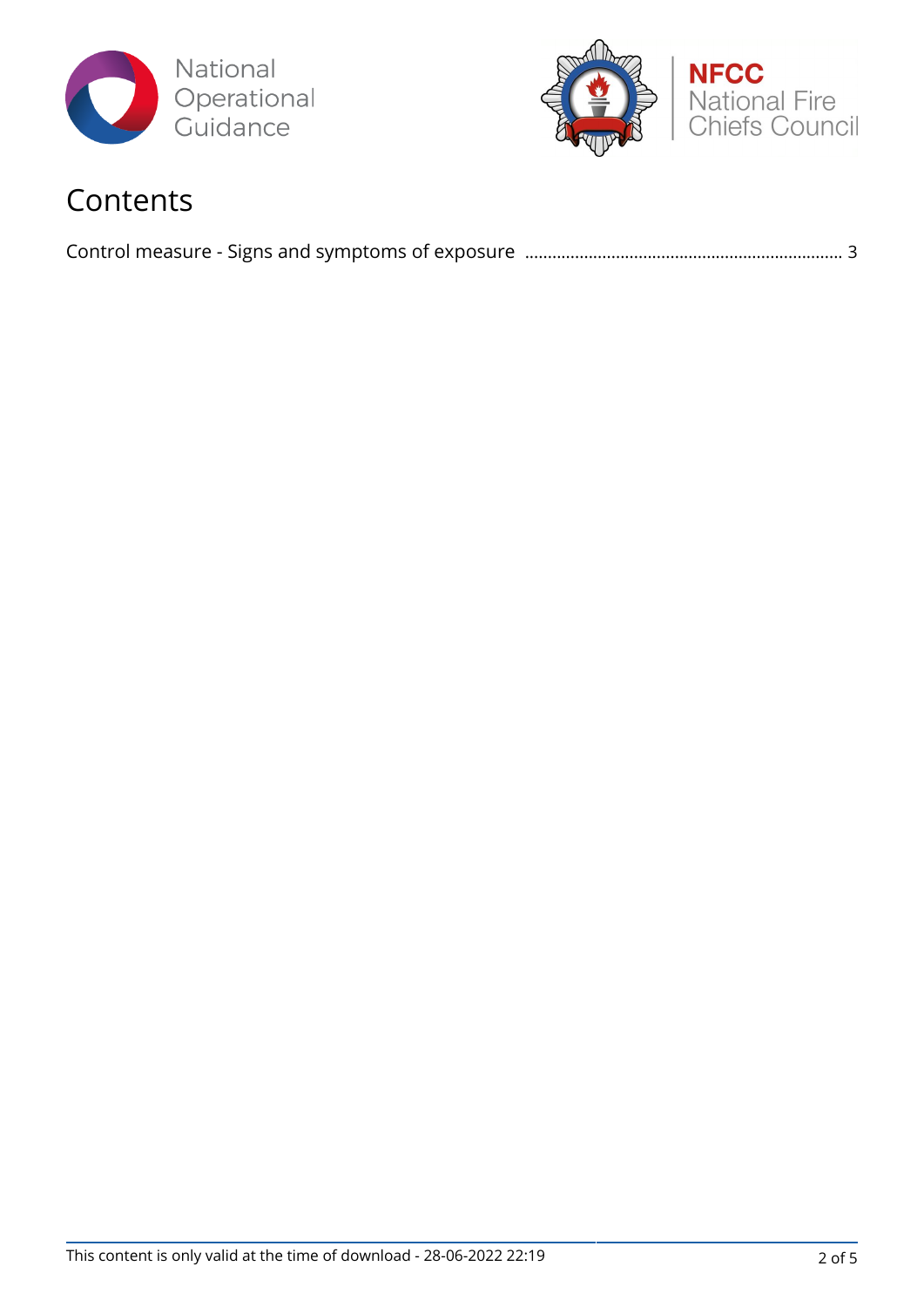



# Control measure - Signs and symptoms of exposure

## **Control measure knowledge**

Symptoms of exposure to hazardous materials can provide important information to responders on the type of hazard and level of risk. Symptoms will also provide responders with key information to determine the priorities in dealing with those who have potentially been exposed. Exposure to chemical hazardous materials will usually lead to the onset of symptoms much quicker than from exposure to biological or radiological materials. At an unknown event, this can be used as an indicator of the type of hazardous material involved.

Important information can be gained from the type of symptoms that are displayed, the number of people exposed and the time from exposure to symptoms becoming apparent.

Four routes of exposure can lead to symptoms developing:

- Ingestion
- Contact with skin or eyes
- Inhalation
- Injection or through cuts

The route through which exposure occurs can also be a significant factor on the speed and type of symptoms displayed. For example, exposure through a cut may mean that some hazardous substances get absorbed into the blood stream more quickly, enabling symptoms to develop rapidly.

Symptoms from hazardous materials will be either acute or chronic:

- Acute: Substances whose effects develop quickly (usually within minutes to days) and worsen with increasing levels of exposure. These hazardous materials also have a level or threshold below which no harm is caused although, for example, in cases of highly toxic substance, this level can be very low.
- Chronic: Substances whose effects develop after significant periods of time and usually following repeated exposure, for example, substances that can cause cancer.

#### **Step 1-2-3 Plus – Safety triggers for emergency personnel**

First responders should follow the 'Step 1-2-3 Plus' process to judge what actions the situation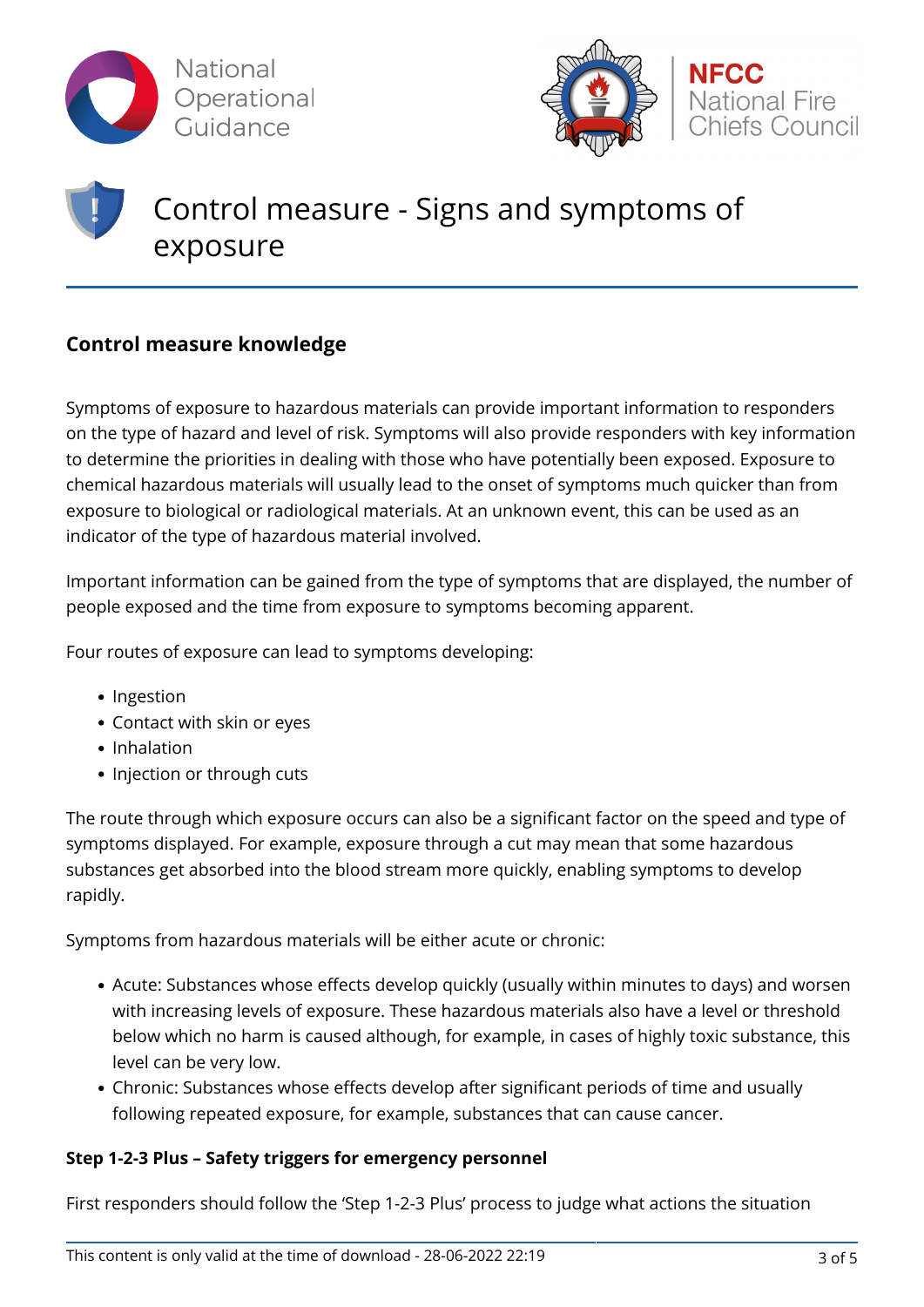



**National Fire** niefs Council

requires:

- **Step 1** One person is incapacitated with no obvious reason:
	- Approach using standard protocols

**Step 2** - Two people are incapacitated with no obvious reason:

Approach with caution using standard protocols

**Step 3** - Three or more people in close proximity are incapacitated with no obvious reason:

Use caution and follow step 'Plus'

**Plus** - Follow the CBRN First Responder Flow Chart to consider what actions can be undertaken to save life using the following principles:

- **Remove** people from the immediate area to avoid further exposure to the substance
- **Remove** outer clothing
- **Remove** the substance from skin using a dry absorbent material to either soak it up or brush it off. Use wet decontamination when a caustic agent is suspected
- Communicate reassure and advise that immediate medical advice and help is on its way

See I[nitial operational response to a CBRN incident](https://www.jesip.org.uk/uploads/media/pdf/CBRN%20JOPs/IOR_Guidance_V2_July_2015.pdf) for the first responder flow chart

#### **Visual indicators**

The visual indicators, listed in National Operational Guidance: Hazardous materials – safe and controlled approach will assist responders in ascertaining whether CBRN materials might be present.

Some CBRN materials will not lead to any immediate signs or symptoms but this does not preclude the dangers associated with their ongoing dispersal. It should also be borne in mind that some agents may travel considerable distances.

Multiple individuals may show unexplained signs of skin, eye or airway irritation, nausea, vomiting, twitching, sweating, pinpoint pupils (miosis), runny nose (rhinorrhoea), disorientation, breathing difficulties, convulsions and death.

### **Strategic actions**

Fire and rescue services should: